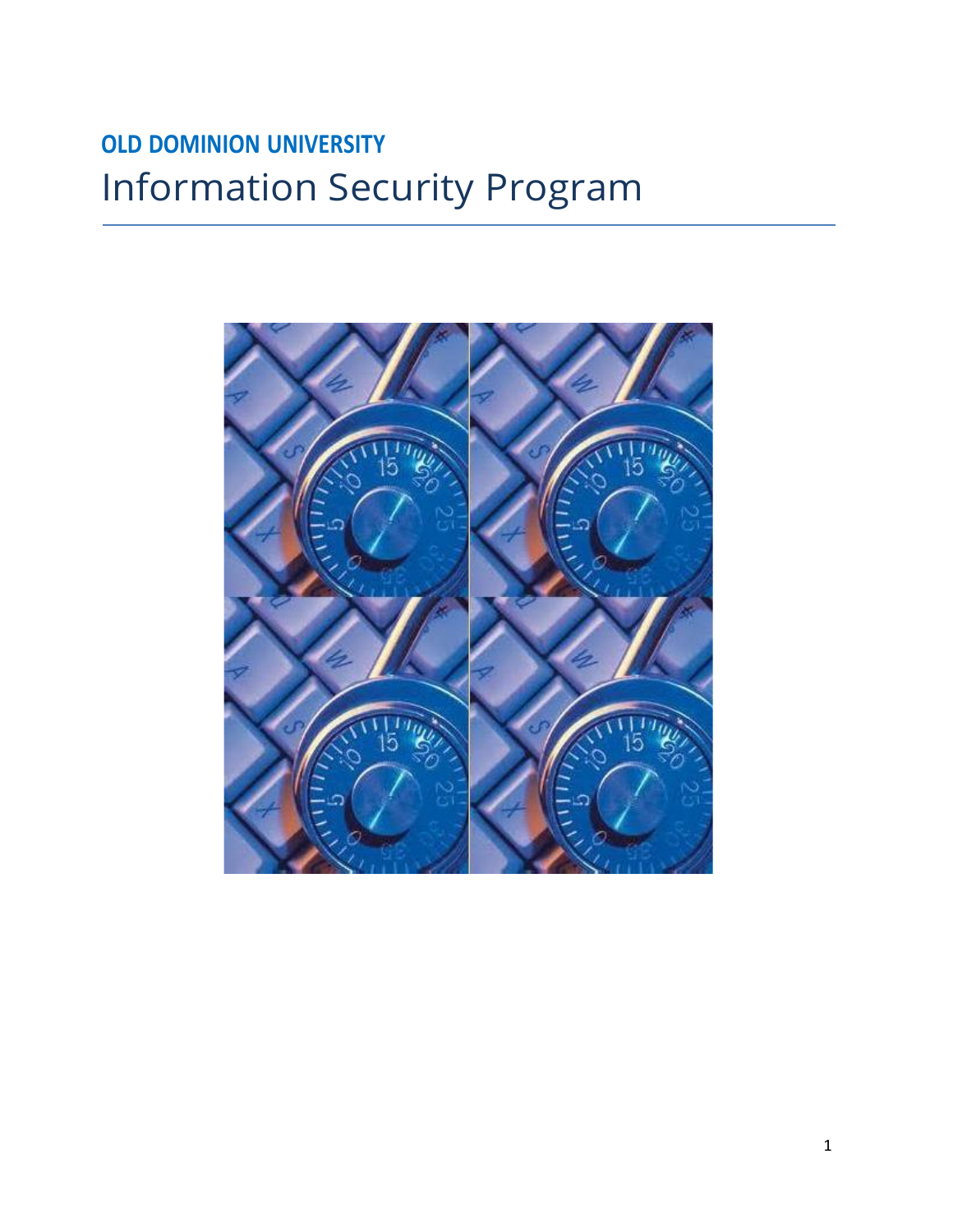# **Contents**

| 3              |
|----------------|
| 3              |
| 4              |
| 6              |
| 7              |
| 7              |
| $\overline{7}$ |
| 8              |
| 9              |
| 10             |
| 10             |
| 11             |
| 12             |
|                |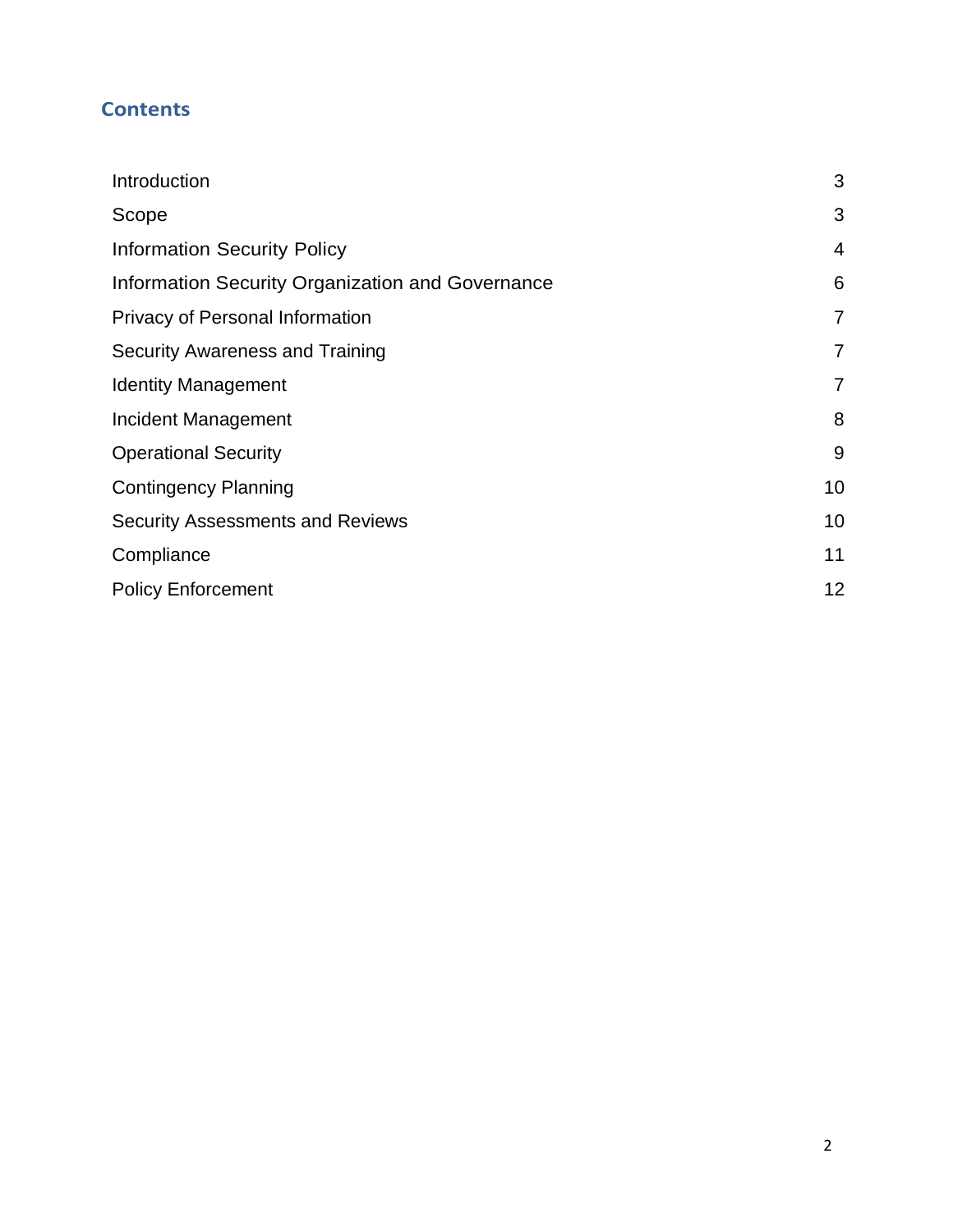### <span id="page-2-0"></span>**Introduction**

The purpose of this document is to provide an overview of the information security program at Old Dominion University, including the policies and standards that form the foundation of the program [\(http://www.odu.edu/about/policiesandprocedures/computing\)](http://www.odu.edu/about/policiesandprocedures/computing). Policies and standards inform the practices taken to protect electronic resources that fall under federal and state laws and regulations such as the Family Education Rights and Privacy Act (FERPA), the Health Insurance Portability and Accountability Act (HIPAA), and the Payment Card Industry, Data Security Standard (PCI-DSS).

The intent of the program is to provide effective security that aligns with and enables open and collaborative computing environments and business administration in support of instruction, research, and other scholarly activities that fulfill the mission of Old Dominion University. The program is intended to assess and manage risks to the University's electronic assets and to reduce risks in alignment with other enterprise risks that are being managed by the University. The program is intended to protect the confidentiality, integrity, and availability of electronic resources and is not intended to prevent, prohibit, or inhibit the sanctioned use of information technology resources as required to meet Old Dominion University's mission and academic and administrative goals. The program establishes principles for initiating, implementing, maintaining, and improving information security for Old Dominion University.

It is the collective responsibility of all users to ensure:

- Confidentiality of information which ODU must protect from unauthorized access
- Integrity and availability of information stored on or processed by ODU information systems
- Compliance with applicable laws, regulations and ODU policies governing information security and privacy protection

Consistent with Old Dominion University's Memorandum of Understanding granting Level II delegated authority from the Commonwealth under the Virginia [Restructured](http://www.schev.edu/index/institutional/planning-and-performance/restructuring) Higher Education [Financial and](http://www.schev.edu/index/institutional/planning-and-performance/restructuring)  [Administrative Operations Act of 2005](http://www.schev.edu/index/institutional/planning-and-performance/restructuring) and in keeping with ODU Policy 3505 – [Information Technology](http://www.odu.edu/about/policiesandprocedures/university/3000/3505)  [Security Policy,](http://www.odu.edu/about/policiesandprocedures/university/3000/3505) ODU exercises independent authority for establishing and executing its information security program.

### <span id="page-2-1"></span>**Scope**

The program applies to all users, electronic information assets, facilities hosting those assets, applications, systems, and network resources. Affiliated organizations, or any entity, including third parties, using Old Dominion University information technology resources must operate those assets in conformity with the Old Dominion Information Security Program, unless otherwise formally exempted by the President or his designee.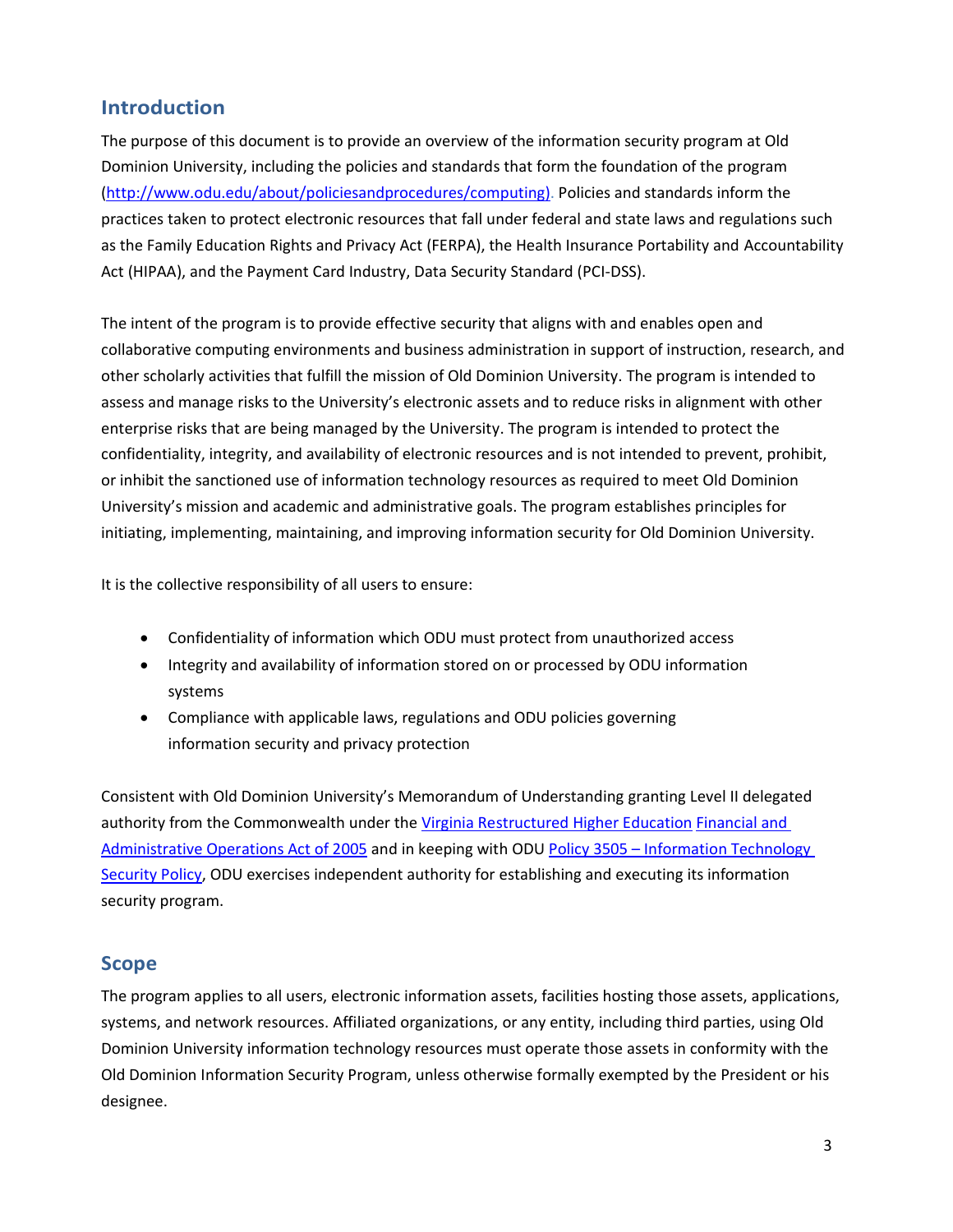# <span id="page-3-0"></span>**Information Security Policy**

Policy is developed and executed, and expectations are set for protecting University information assets. These are supported by related standards and guidelines to facilitate development of procedures across the campus that promote information security and compliance:

- Industry Cyber Security Frameworks or Standards provide best practices, often based on collaboration between industry, academia and government, to identify voluntary practices to manage cyber security risks. The National Institue for Standards and Technology (NIST) Cyber Security Framework (CSF) describes their effort to produce "a prioritized, flexible, repeatable, performance-based, and cost-effective approach, including information security measures and controls that may be voluntarily adopted by owners and operators of critical infrastructure to help them identify, assess, and manage cyber risks."
- ODU Policies are high-level statements of principle that establish authority to operate and that provide technology direction to the campus community.
- ITS Standards establish more specific criteria and minimum baseline requirements or levels that must be met to comply with policy. They provide a basis for verifying compliance through audits and assessments.
- Guidelines are recommended or suggested actions that can supplement an existing standard or provide guidance where no standard exists.
- Procedures are maintained by operational units to describe and document established activity for specific operations. Procedures should be consistent with ITS Standards.

Policy development and maintenance is described in ODU Policy 1001 – [Development, Approval and](http://www.odu.edu/about/policiesandprocedures/university/1000/1001) [Maintenance of University Policy.](http://www.odu.edu/about/policiesandprocedures/university/1000/1001) Information Technology policy is driven by Board of Visitors and ODU policies and directives, legislation and regulations, audit findings, risk assessment and University strategic planning and initiatives. Key campus stakeholders are consulted early and research is conducted to find potential models from other similar universities.

As the designated senior Information Technology official at ODU, the Chief Information Officer (CIO) formally proposes University-wide policies, standards and guidelines. Under the broad authority provided by the University Policies, the CIO establishes specific requirements for all members of the university community. The formulation and distribution of information technology policies, standards, and guidelines connect the university's expectations to individual conduct, institutionalize expectations, support compliance with laws and regulation, mitigate institutional risk, and enhance productivity and efficiency in the university's operations.

Information Technology related policies are in place as follows:

- Policy 3500 Policy on the Use of [Computing](http://www.odu.edu/about/policiesandprocedures/university/3000/3500) Resources
- Policy 3501 Information [Technology Access](http://www.odu.edu/about/policiesandprocedures/university/3000/3501) Control Policy
- Policy 3502 Information Technology Infrastructure, Architecture, and Ongoing Operations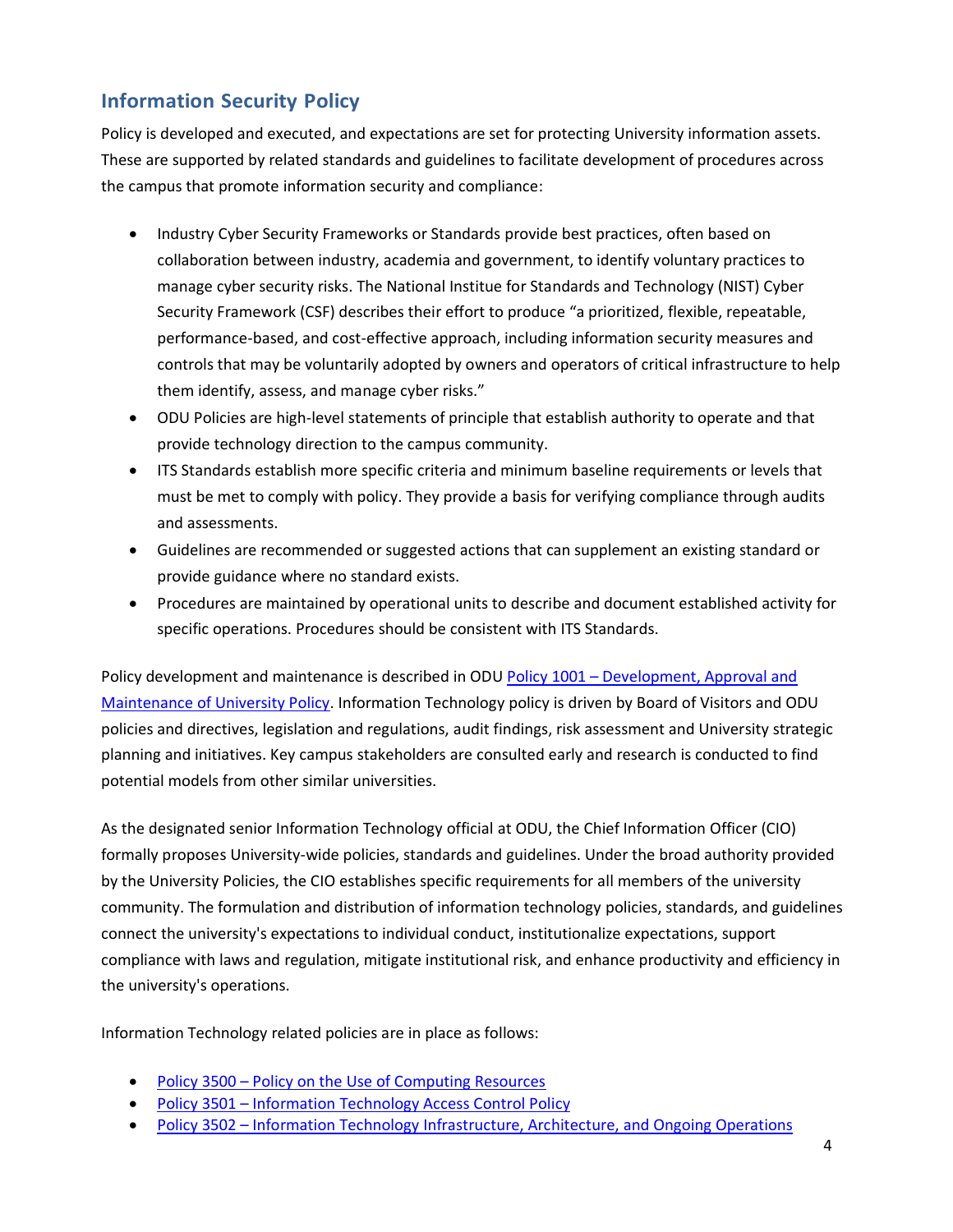- Policy 3504 Data [Classification](http://www.odu.edu/about/policiesandprocedures/university/3000/3504) Policy
- Policy 3505 [Information Technology](http://www.odu.edu/about/policiesandprocedures/university/3000/3505) Security Policy
- Policy 3506 Electronic Messaging Policy for Official [UniversityCommunication](http://www.odu.edu/about/policiesandprocedures/university/3000/3506)
- Policy 3507 Information Technology [Accessibility](http://www.odu.edu/about/policiesandprocedures/university/3000/3507) Policy
- Policy 3508 Information Technology Project [ManagementPolicy](http://www.odu.edu/about/policiesandprocedures/university/3000/3508)
- Policy 3509 [Software Decision Analysis Policy](https://www.odu.edu/about/policiesandprocedures/university/3000/3509)

### *Security Policy Management*

In collaboration with appropriate University representatives, the Information Security Officer (ISO) leads efforts to develop, approve, and publish a suite of information security policies and standards, based upon the industry's best practices in information security. These policies, standards, and guidelines formally establish the University's Information Security Program and set forth employee responsibility for protection of ODU electronic assets.

The information security policy also incorporates information security requirements of applicable regulations including, but not limit to FERPA, PCI-DSS, and HIPAA. Professional organizations, such as the national [EDUCAUSE Association,](http://www.educause.edu/) [Internet-2,](https://internet2.edu/) and the [Virginia Alliance for Secure Computing and](http://vascan.org/)  [Networking \(VASCAN\), s](http://vascan.org/)erve as resources for enhancing information security practices.

The graphic below illustrates the governance of the policy development and approval structure.

|                               |            | Goal<br>Develop and revise technology policies to reflect<br>comprehensive approach to demonstrate quality<br>controls that mitigate risk. |            |
|-------------------------------|------------|--------------------------------------------------------------------------------------------------------------------------------------------|------------|
| Common Understanding of Terms |            | Overarching Federal and State Laws                                                                                                         |            |
|                               |            | ODU Endorses Law Compliance                                                                                                                |            |
|                               | Policy     | <b>Broad General Statement or Principle</b><br>Changes Infrequently<br>Institution-wide Application<br>Approved at Senior Level            | President  |
|                               | Standard   | Focus on Requirement and Controls<br>How to Accomplish Policy<br>Detailed Process that Requires Conformity                                 | IRC        |
|                               | Procedure  | How to Comply with a Standard<br>Step By Step Process<br>Uses Instructions and Forms                                                       | Operationa |
|                               | Guidelines | <b>Best Practices</b><br>Encouraged, not Required<br>Helpful Hints, Tips, User Guides                                                      |            |

A complete list of [information security](http://www.odu.edu/about/policiesandprocedures/computing) polices, standards and guidelines can be found on the Information Technology Services website. ITS Standards development and maintenance is described in [ITS Standard](https://www.odu.edu/about/policiesandprocedures/computing/standards/01/01)  [01.1.0 Technology Policy Development and Maintenance Standard.](https://www.odu.edu/about/policiesandprocedures/computing/standards/01/01)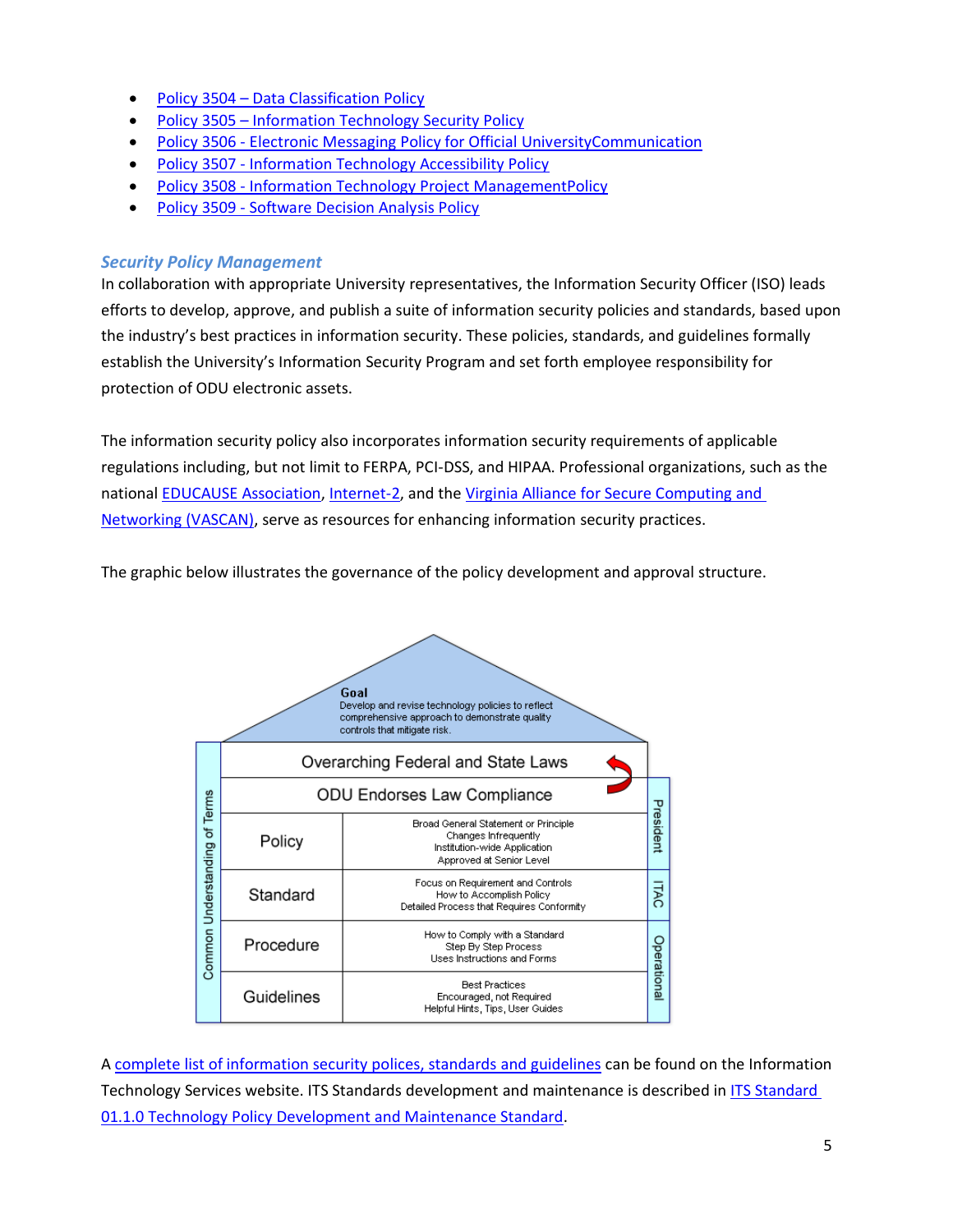### <span id="page-5-0"></span>**Information Security Organization and Governance**

Information security cannot be treated solely as a technology issue. Based on the institution's growing dependence on information technology and information technology-based controls, information security risks increasingly contribute to institutional legal, financial, and reputational risks. Information security is an intrinsic part of governance and consists of the leadership, organizational structures, and processes that safeguard Old Dominion University's information, its operations, its market position, and its reputation.

#### *Board Authority*

The Code of Virginia Section [23.1-1301,](http://law.lis.virginia.gov/vacode/title23.1/chapter13/section23.1-1301/) as amended, grants authority to the Old Dominion University [Board](https://www.odu.edu/about/bov/bov-manual/bylaws) of Visitors to establish rules and regulations for the institution. Section 6.01(a) (6) of the Board of [Visitors](https://www.odu.edu/about/bov/bov-manual/bylaws) Bylaws grants authority to the President to implement the policies and procedures of the Board relating to university operations. [Virginia](http://leg1.state.va.us/000/cod/23-38.88.HTM) Code Section 23-38.88, as [amended,](http://leg1.state.va.us/000/cod/23-38.88.HTM) allows public institutions of higher education the opportunity for specific structured financial and administrative operational authority, including the management and use of computing and telecommunications resources and services.

#### *CIO Authority*

The University President gives the CIO responsibility for university policies and procedures for acquisition, implementation, documentation and use of information technology resources and for meeting its compliance obligations. Information Technology Services (ITS) also provides and manages a variety of computing facilities and services for the university. The CIO reports to the Vice President of Administration and Finance. The President delegates specific responsibilities to the [Information](http://www.odu.edu/its/advisory-committee/itac) Technology Advisory [Committee](http://www.odu.edu/its/advisory-committee/itac) (ITAC), a body appointed by the University to represent various campus constituencies. Information Security audits are the responsibility of Old Dominion University's Internal Audit Department and the Commonwealth of Virginia's Auditor of Public Accounts.

#### *Information Security Officer*

Information security responsibilities for the University are assigned to the President of Old Dominion University as Agency head. The President designates the Information Security Officer (ISO) responsibility to develop and manage Old Dominion University's IT security program and to coordinate and provide information security updates to the CIO. The ISO oversees an annual review of the information security program and communicates the review outcomes to the CIO and to appropriate stakeholders. The ISO reports to the President on the current state of campus information security relative to protecting university information assets as needed.

#### *Roles and Responsibilities*

Information security roles are defined in [Standard](http://www.odu.edu/about/policiesandprocedures/computing/standards/01/02) 1.2.0, [Information](http://www.odu.edu/about/policiesandprocedures/computing/standards/01/02) Technology Roles and [Responsibilities.](http://www.odu.edu/about/policiesandprocedures/computing/standards/01/02) As Agency Head, the President is designated as the responsible individual for the security of Old Dominion's IT systems and data. The President designates the ISO to develop, implement, and maintain a program of information security safeguards.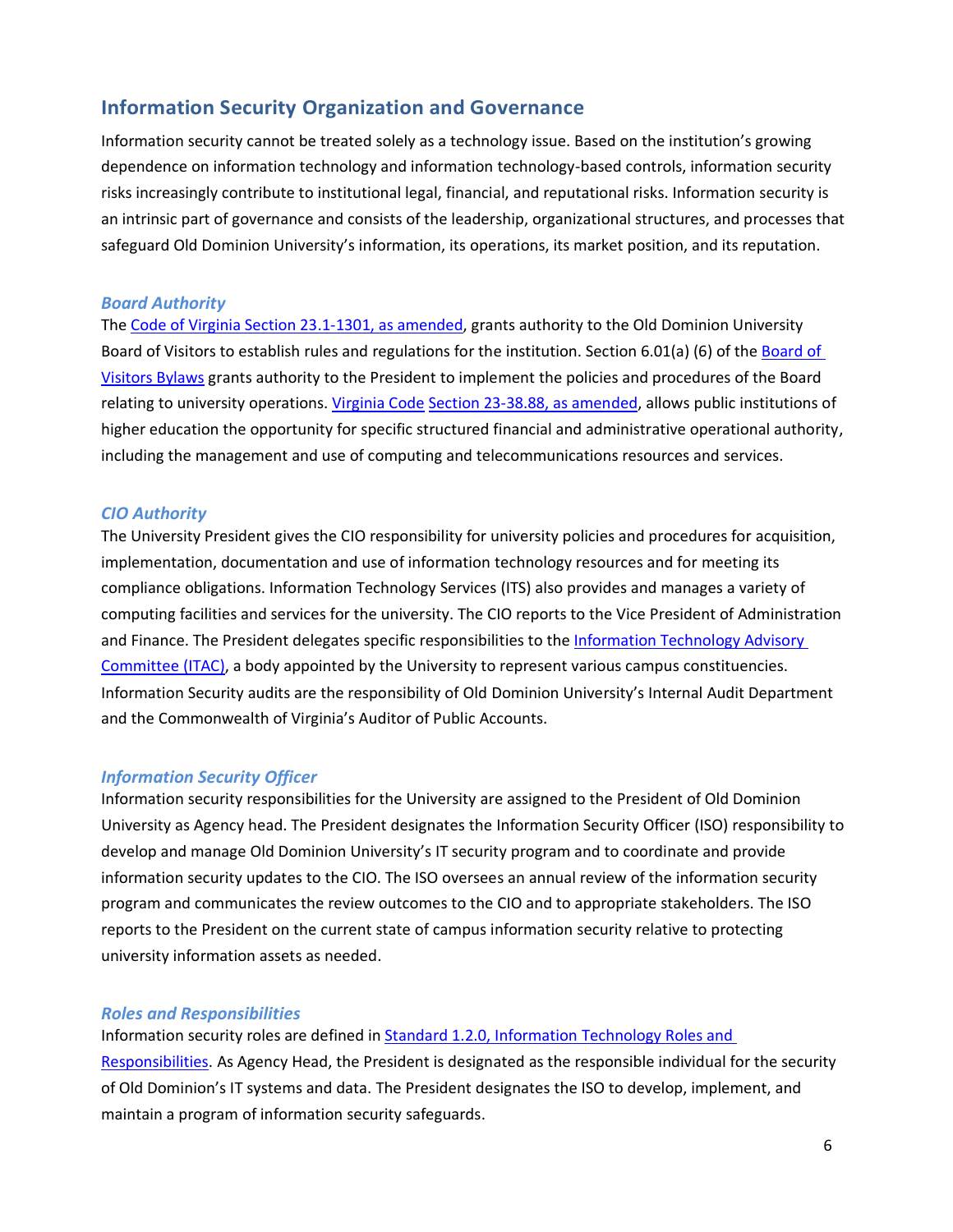The responsibilities of the ISO and other positions with security duties are described in [Standard 1.2.0,](http://www.odu.edu/about/policiesandprocedures/computing/standards/01/02)  [Information Technology Roles and Responsibilities.](http://www.odu.edu/about/policiesandprocedures/computing/standards/01/02) Personnel identified perform their assigned responsibilities in support of the Information Security Program.

Technical support staff and individual users are expected to follow established standards and practices and to report potential security risks or violations. Administrators across the university are responsible for ensuring information security policies, standards and practices are followed by employees in their respective areas.

# <span id="page-6-0"></span>**Privacy of Personal Information**

All users of information technology resources are advised of the open nature of information disseminated electronically, and must not assume privacy or restricted access to information they create or store on campus systems. Old Dominion University is a public university and information stored on campus information systems may be subject to disclosure under state law. The University will disclose information about individuals to comply with applicable laws or regulations, to comply with or enforce applicable policy, to ensure the confidentiality, integrity, or availability of campus information, and to respond to valid legal requests or demands for access to campus information. Information collected by the University and the ways the University use the information are described in [ITS Standard 02.1.0 Internet Privacy](https://www.odu.edu/about/policiesandprocedures/computing/standards/02/01)  [Standard.](https://www.odu.edu/about/policiesandprocedures/computing/standards/02/01)

# <span id="page-6-1"></span>**Security Awareness and Training**

The focus of security awareness at Old Dominion University is to create an attitude and culture toward good security practices and facilitating a climate that sees information security practices as beneficial to the protection of the University and our students and staff. Awareness program guidelines are published withi[n ITS Standard 03.1.0 Security Awareness Program Guidelines.](https://www.odu.edu/about/policiesandprocedures/computing/standards/03/01) Users must formally acknowledge their responsibilities through the acceptance of a statement on the terms of use of information technology resources. These Terms of Use are outlined in [ITS Standard 09.1.0 Acceptable Use Standard.](https://www.odu.edu/about/policiesandprocedures/computing/standards/09/01) Training is required on an annual basis.

In addition to annual training, security awareness information is provided to new employees and new students at the time of orientation. Online resources are provided to educate users on best computing practices and the importance of reporting security incidents. Security tools are provided at no charge. News of email scams, phishing attempts and other malicious actions are posted to inform users of possible threats.

### <span id="page-6-2"></span>**Identity Management**

Old Dominion University maintains a diverse technical environment with many services which require unique identifying credentials in order to gain access and authorization. These credentials are managed as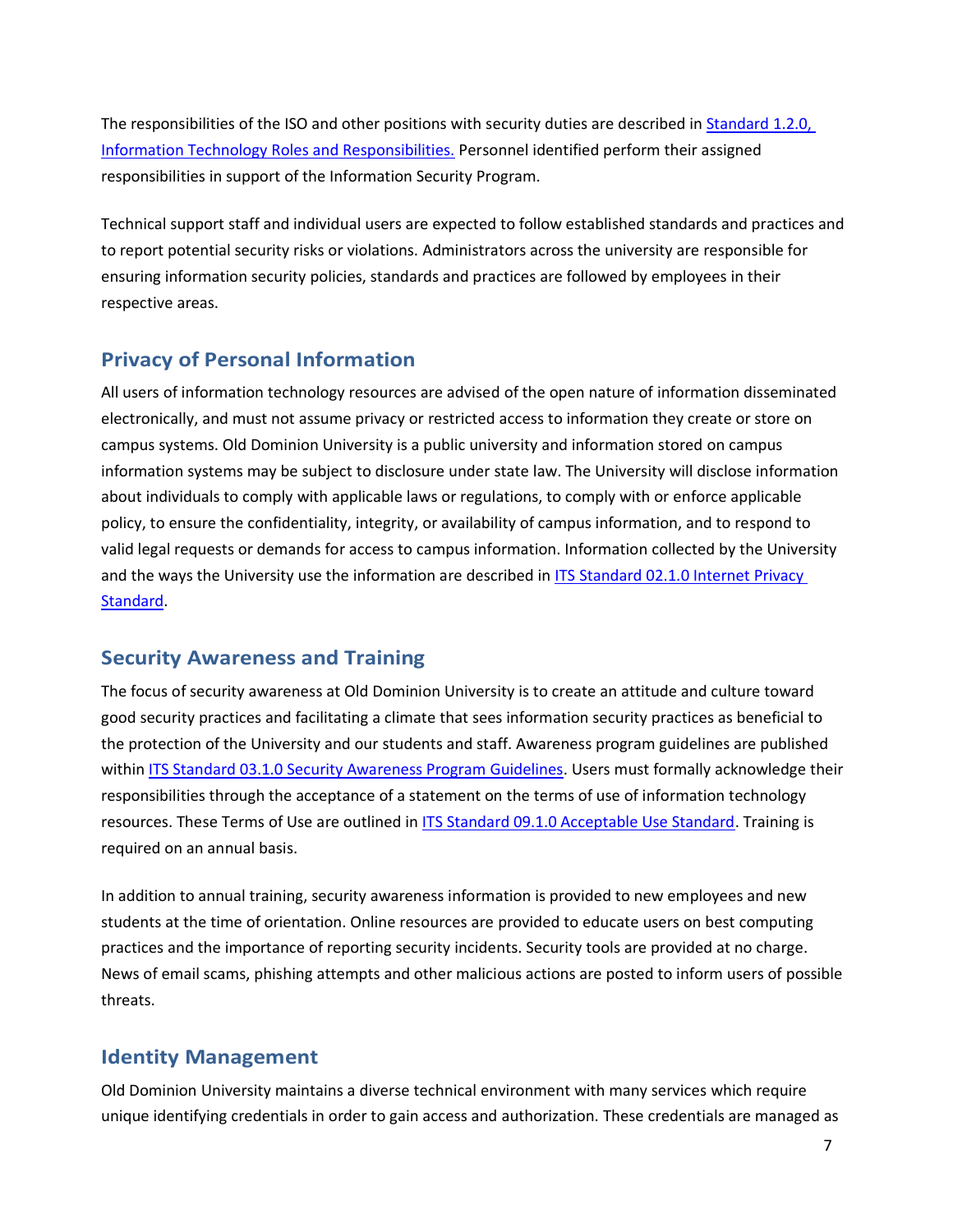much as possible though central identity management systems. As part of a long-range goal to streamline access to computing resources at Old Dominion University, ITS developed MIDAS (**M**onarch **ID**entification and **A**uthorization **S**ystem).

MIDAS allows users to have one account ID and password for accessing multiple computing resources at the University. For many systems, this allows access to computing resources that are authorized on the basis of roles (faculty, staff, or student). This system continues to be developed with fundamental security principles in mind. The MIDAS system and account administration are guided by [ITS Standards 04.1.0](https://www.odu.edu/about/policiesandprocedures/computing/standards/04/01)  [MIDAS Identity Management Standard](https://www.odu.edu/about/policiesandprocedures/computing/standards/04/01) and [04.2.0 Account Management Standard.](https://www.odu.edu/about/policiesandprocedures/computing/standards/04/02)

User access to IT systems is based on the principle of least privilege. Proper authorization and approval are required for access. The [Standard 4.2.0,](http://www.odu.edu/about/policiesandprocedures/computing/standards/04/02) Account Management identifies practices used in requesting, granting, administering and terminating account access.

# <span id="page-7-0"></span>**Incident Management**

Old Dominion University's Data and System Breach Response Framework is documented in Annex B, Incident Annex 5 of the University Crisis and Emergency Management Plan. The Data and System Breach Response Framework involves preparation for incidents and management response when there is suspected loss of University data or critical systems. The process for responding to security incident is designated in [Standard](http://www.odu.edu/about/policiesandprocedures/computing/standards/05/01) 5.1.0, IT Security Incident [Handling.](http://www.odu.edu/about/policiesandprocedures/computing/standards/05/01) Security incidents are managed by the Information Security Team who ensures that security incidents are promptly investigated, documented, reported appropriately, resolved in a manner that restores operation quickly and, if required, maintains evidence for further disciplinary, legal, or law enforcement actions. The incident response program is reviewed annually and modified as needed to comply with applicable laws and university policies and standards.

Preparation for potential incidents includes conducting System Inventories and Risk Assessments for sensitive systems, system security planning, management practices for desktops, servers, networks and projects, system hardening and data protection measures. Detection, analysis, containment, recovery and review include several mechanisms such as malware protection, intrusion detection, monitoring, logging and incident handling protocols. Standards and procedures are in place to support these efforts.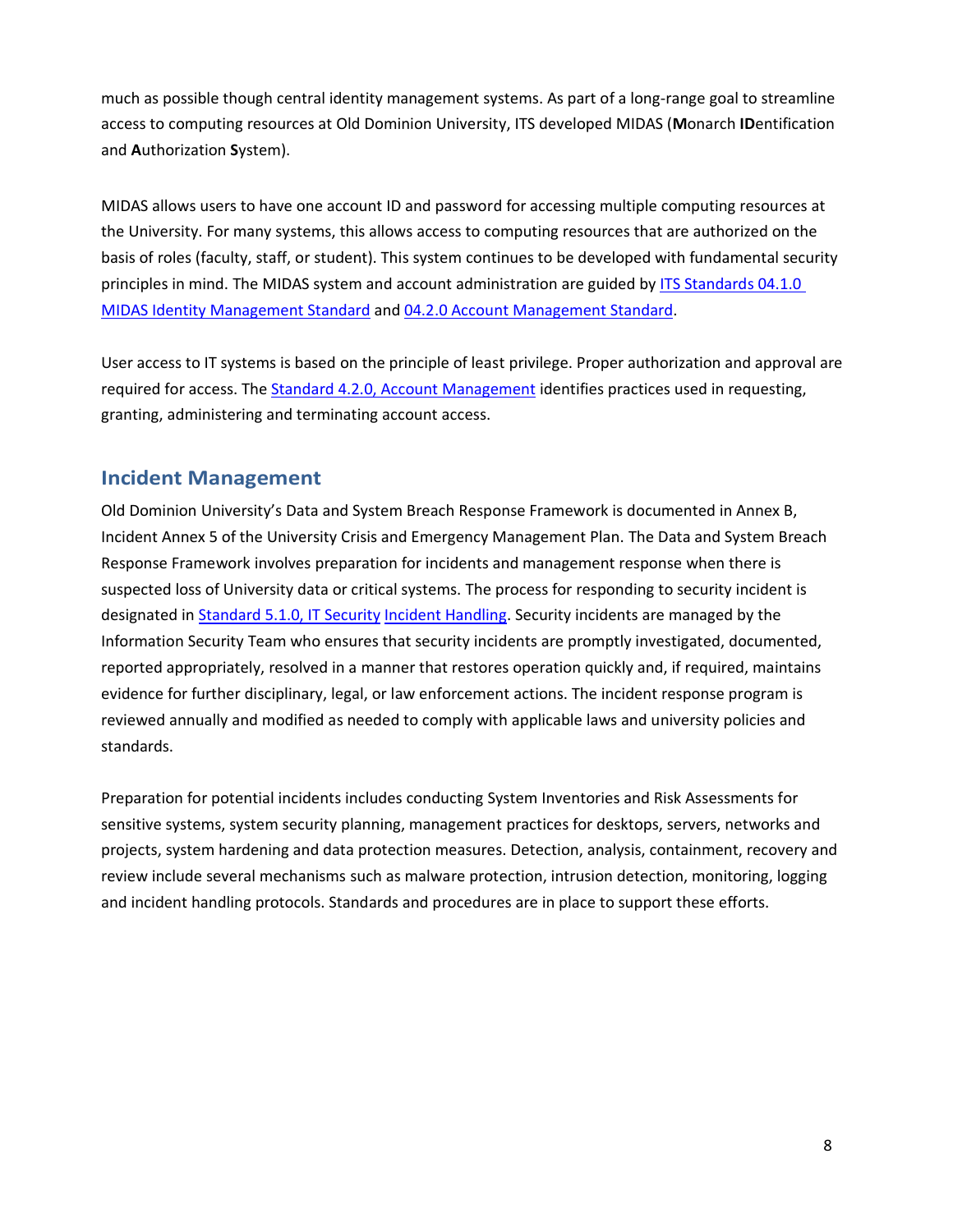# <span id="page-8-0"></span>**Operational Security**

To ensure the secure operation of information technology facilities and resources, system activities must be managed consistently and under a set of principles and controls.

### *Physical Security*

Physical areas where information assets contain protected data are protected from unauthorized physical access. Many IT assets are located in public and non-public access areas and must be physically secured to prevent theft, tampering, or damage. ITS [Standard](http://www.odu.edu/about/policiesandprocedures/computing/standards/06/01) 6.1.0, [Information](http://www.odu.edu/about/policiesandprocedures/computing/standards/06/01) Technology Facilities Security establishes requirements for safeguarding the facilities that house equipment, systems, services and personnel. Controls also include environmental essentials, monitoring and auditing, and periodic reviews. Management conducts reviews and documents physical access rights to campus limited-access areas on a routine basis.

### *Access Control*

Access to information technology resources is controlled on the basis of business need and security requirements. Network access control lists enforce specific security and business requirements. Access management, user registration and termination, and privilege management govern the allocation of rights. Sets of controls are in place that restricts access through technical structures and authentication methods. Passwords are managed through a formal process and secure log-on procedures.

Sensitive systems are explicitly identified and receive special handling. Network access and routing controls are applied for users and equipment. Appropriate authentication controls are used for external connections and remote users. Physical and logical access to diagnostic and configuration portals and utility programs are controlled. Duties are separated to protect systems and data. Access rights are audited at regular intervals.

#### *Systems Security*

System Security is maintained over the lifetime of systems through a series of standards intended to protect Old Dominion University resources from project initiation through implementation and maintenance of the system, and upon retirement and disposal of the system. Project management standards specify risk-based project classification. System planning includes a Risk Assessment standard to be followed prior to placing a system into production status. Pre-implementation practices are specified in system scanning standards. Implementation practices are specified by a change management standard which outlines planning, communicating, testing, planning a back-out strategy, gaining approval and executing the change in a controlled manner.

System Configuration Management is outlined via several system management standards including, Standard 06.5.0, Server [Management,](http://www.odu.edu/about/policiesandprocedures/computing/standards/06/05) Standard 06.12.0, Network [Management](https://www.odu.edu/about/policiesandprocedures/computing/standards/06/12) and [Standard](https://www.odu.edu/about/policiesandprocedures/computing/standards/06/13) 06.13.0, Desktop [Management.](https://www.odu.edu/about/policiesandprocedures/computing/standards/06/13) Overall system security during the production lifetime is maintained via operational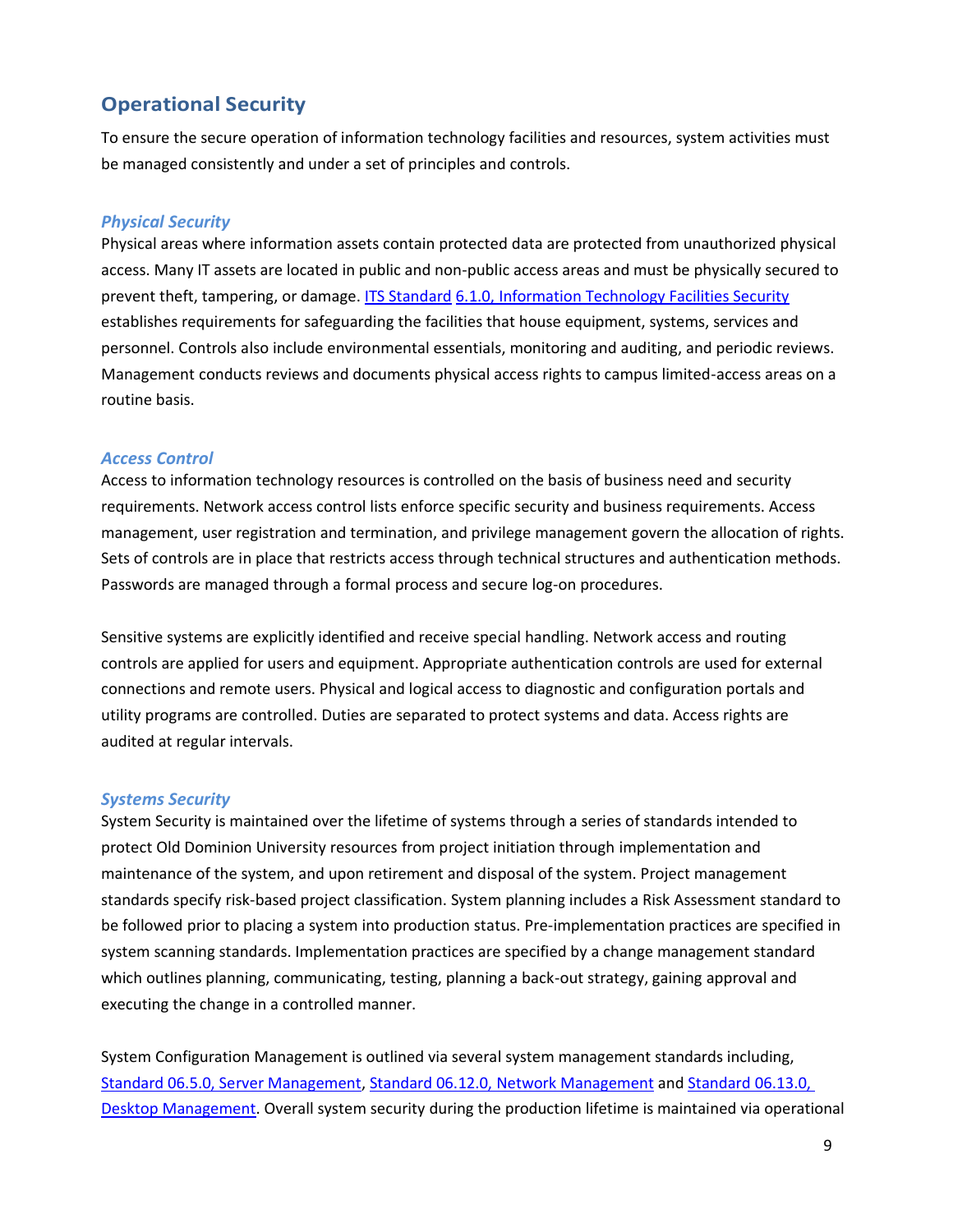security standards including malicious code protection, access controls standards, data protection standards, facility security standards, personnel security standards and IT System Security standards. Data disposal is specified in an IT Asset Control standard.

#### *Personnel Security*

In addition to defining security roles and responsibilities, personnel security is addressed through preemployment screenings, adequate position descriptions, terms of employment, and security education and training. The [Standards of Conduct](https://www.odu.edu/content/dam/odu/offices/human-resources/docs/Standards%20of%20Conduct-%20Policy%201.60.pdf) and [Code of Ethics](https://www.odu.edu/about/policiesandprocedures/university/1000/1002) express responsibilities regarding confidentiality, data protection, ethics, and appropriate use of facilities, materials and equipment. Third party users are made aware of their responsibility to comply with relevant laws, regulations and University expectations. Contractual arrangements further reflect the University's security policies.

### <span id="page-9-0"></span>**Contingency Planning**

Contingency planning is conducted to minimize the impact and loss of information assets in the event of a disaster. Business continuity plans are developed in accordance with [Standard](http://www.odu.edu/about/policiesandprocedures/computing/standards/07/01) 07.1.0, Business Impact [Analysis](http://www.odu.edu/about/policiesandprocedures/computing/standards/07/01) to understand risks and to identify and prioritize critical business processes.

Based on the results of the analysis, a risk assessment is performed to evaluate the probability and impact and to consider the consequences to information security. An overall strategy is developed for crisis management, recovery and restoration. Plans are formalized with agreements as to the required levels of operation, the time frames, and the implementation strategy. Continuity plans are tested regularly to ensure that they are up to date and effective.

### <span id="page-9-1"></span>**Security Assessments and Reviews**

#### *Risk Management*

Identifying and prioritizing risks form the basis for determining appropriate actions to take. Risk assessment involves evaluating risks and their likelihood along with selecting and implementing controls to reduce risks to an acceptable level. Each risk assessment documents major findings and risk mitigation recommendations. No set of controls can achieve complete security so assessments are completed as needed to evaluate the effectiveness of the controls but not less than every three years.

Regular assessments are performed using multiple layers of assessments. System Owners and Data Owners conduct Risk Management reviews in accordance with [Standard](https://www.odu.edu/about/policiesandprocedures/computing/standards/08/01) 8.1.0, Risk [Management.](https://www.odu.edu/about/policiesandprocedures/computing/standards/08/01) Security configurations are reviewed annually and reapplied when systems undergo material modifications.

Management's approach to information security is reviewed on a regular schedule and as necessary to ensure continuing appropriateness, adequacy and effectiveness. By [Standard](https://www.odu.edu/about/policiesandprocedures/computing/standards/08/02) 8.2.0, Security [Program](https://www.odu.edu/about/policiesandprocedures/computing/standards/08/02)  [Review,](https://www.odu.edu/about/policiesandprocedures/computing/standards/08/02) the IT Security Program is reviewed and evaluated by the ISO and the security team regularly to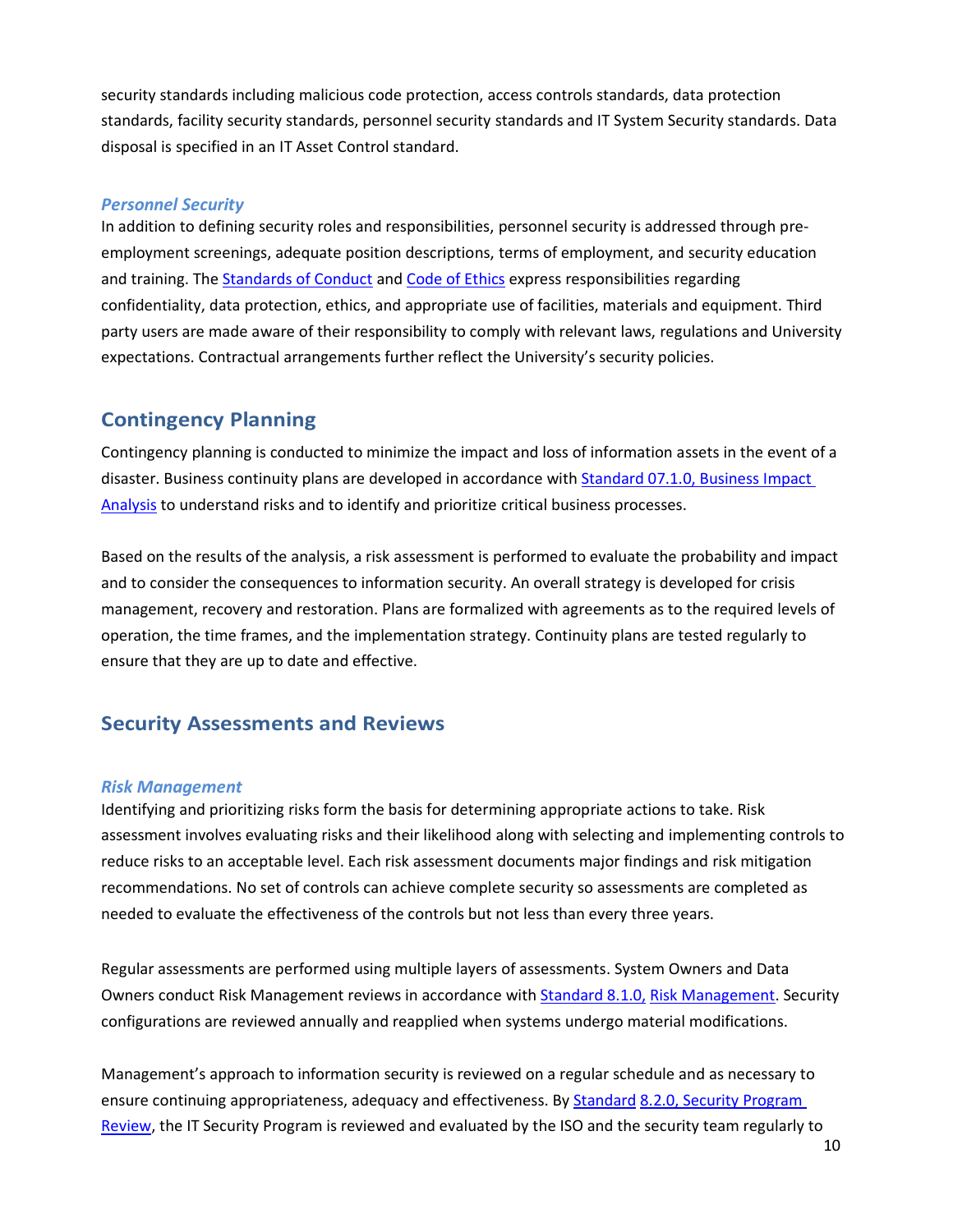discuss specific incidents and to identify areas of concern. Additionally, the team meets at planned intervals or if significant changes occur to assess opportunities for improvement or to manage security threats or other conditions. [Standard 8.1.0, Risk Assessment Standard](hhttp://www.odu.edu/about/policiesandprocedures/computing/standards/08/01) ensures a review of controls and how controls provide adequate mitigation to identified risks. Security plans are completed by the System Owner. The plans are reviewed by the ISO or designee for approval. The institutional oversight committee, [Information](http://www.odu.edu/its/advisory-committee/itac) Technology Advisory Committee (ITAC) , reviews new standards or notable changes to standards and provides input to the security plan in this way.

Board of Visitors Policy 1610, Charter of the Internal Audit [Department](http://www.odu.edu/content/dam/odu/offices/bov/policies/1600/BOV1610.pdf) summarizes the department's objectives to evaluate and improve the effectiveness of risk management, control and governance processes. One of the key objectives of Internal Audit is "evaluating the accuracy, security, effectiveness and efficiency of the University's information technology and processing systems." The Internal Audit Director meets quarterly in executive session with the Audit Committee of the Board of Visitors to report audit findings. In addition, the Auditor of Public Accounts for the Commonwealth of Virginia and other external auditors that have business with the University perform external reviews.

#### *Annual Security Plan*

The Information Security Officer submits a comprehensive review of the Security Program annually to the CIO in compliance with the Standard [08.2.0, Security](https://www.odu.edu/about/policiesandprocedures/computing/standards/08/02) Program Review. This review includes a summary of reviews and assessments during the previous year along with recommendations for addressing identified vulnerabilities.

### <span id="page-10-0"></span>**Compliance**

Old Dominion University's information security practices must comply with a variety of federal and state laws, and institutional policies designed to protect individuals and organizations against the unauthorized disclosure of information that could compromise their identity or privacy. Legal regulations cover a variety of types of information including personally identifiable information, personal financial information, medical information, and confidential student information.

There are many individual laws, regulations, and policies that establish our information security requirements. Some of the most notable include:

- Family Educational Rights and Privacy Act (FERPA)
- Federal Information Security Management Act (FISMA)
- Gramm-Leach-Bliley Act (GLBA)
- Health insurance Privacy and Accountability Act (HIPAA)
- Payment Card Industry Data Security Standard (PCI DSS)
- Privacy Act of 1974
- Sarbanes-Oxley Act of 2002
- Virginia Computer Crime Act